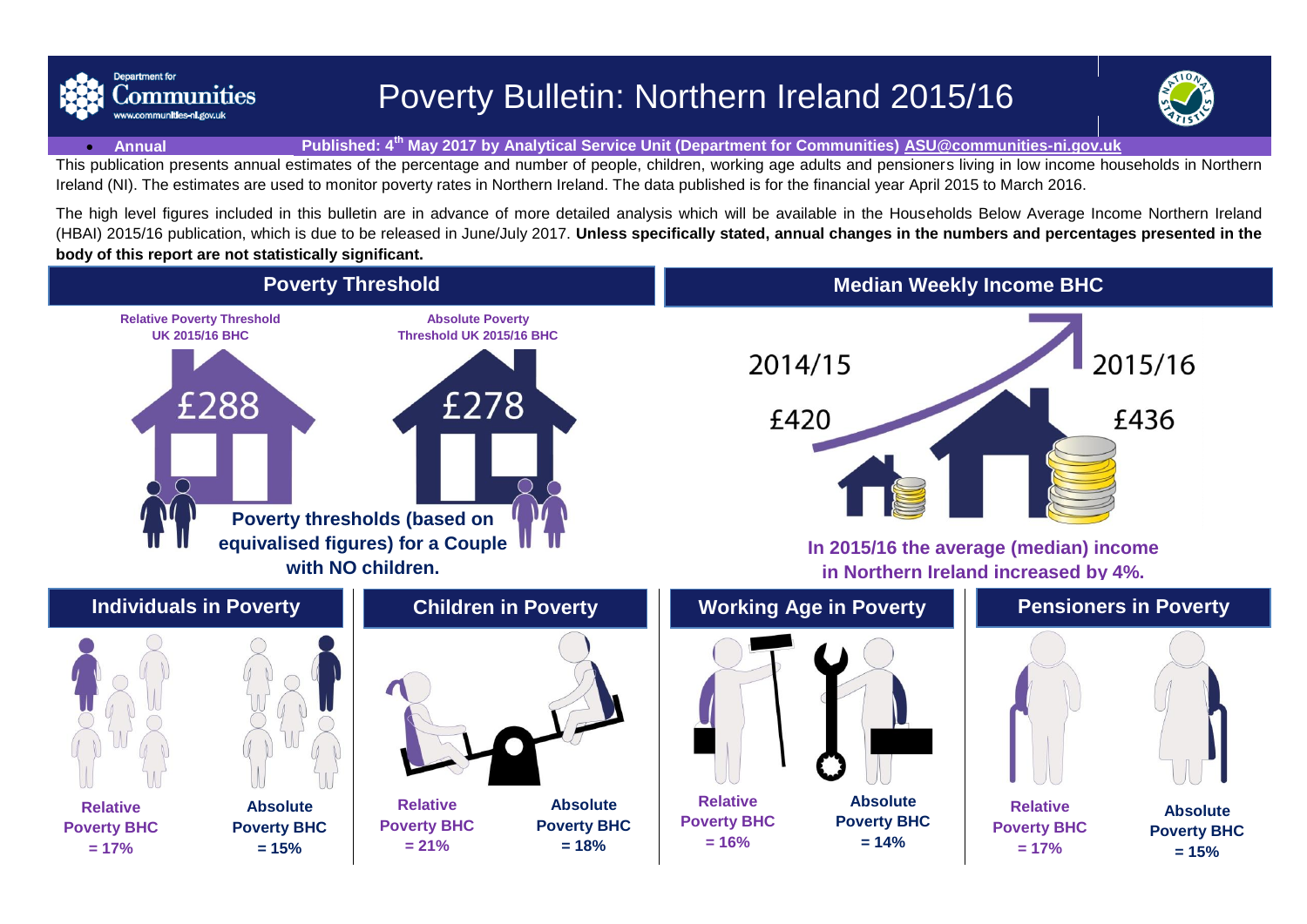

- $\bullet$  An individual is considered to be in relative poverty if they are living in a household with  $\bullet$ an equivalised income below 60% of UK median income in the **year in question**.
- This is a measure of whether those in the lowest income households are keeping pace with the growth of incomes in the **population as a whole**.
- In 2015/16 the relative poverty threshold for a couple with no children was an income of **£288 per week** (BHC) from all sources.
- For a couple with children the threshold would be higher and for a single person (without children) the threshold would be lower.
	-

| <b>Includes the following Components</b> |                                                              | Does not Include the following<br><b>Components</b>                                                                               |
|------------------------------------------|--------------------------------------------------------------|-----------------------------------------------------------------------------------------------------------------------------------|
|                                          | Net earnings from employment;                                | • Income tax payments;                                                                                                            |
| $\bullet$                                | Profit or loss from self-employment;                         | • National Insurance contributions;                                                                                               |
| $\bullet$                                | All Social Security benefits and Tax<br>Credits:             | • Domestic rates / council tax;                                                                                                   |
| $\bullet$                                | Income from occupational and private<br>pensions;            | • Contributions to occupational pension<br>schemes:                                                                               |
| $\bullet$                                | Investment income;                                           | • Student loan repayments;                                                                                                        |
|                                          | Maintenance payments, if a person<br>receives them directly; | · All maintenance and child<br>support<br>payments; which are deducted from the<br>income of the person making<br>the<br>payment; |
| $\bullet$                                | Income from educational grants and<br>scholarships.          | • Parental contributions to students living<br>away from home.                                                                    |

- An individual is considered to be in absolute poverty if they are living in a household with an equivalised income below 60% of the (inflation adjusted) **UK median income in 2010/11**.
- This is a measure of whether those in the lowest income households are seeing their **incomes rise in real terms**.
- In 2015/16 the absolute poverty threshold for a couple with no children was an income of **£278 per week** (BHC).

#### **Income Before Housing Costs (BHC) Income After Housing Costs (AHC)**

**Income after Housing Costs** (AHC) is derived by deducting a measure of housing costs from the income measure shown opposite.

#### **Housing costs**

These include the following:

- rent (including housing benefit);
- mortgage interest payments;
- structural insurance premiums (for owner occupiers); and
- ground rent and service charges.

While the AHC measure is comparable between NI and UK, BHC analysis is not. This is due to the difference in the way water charges are collected.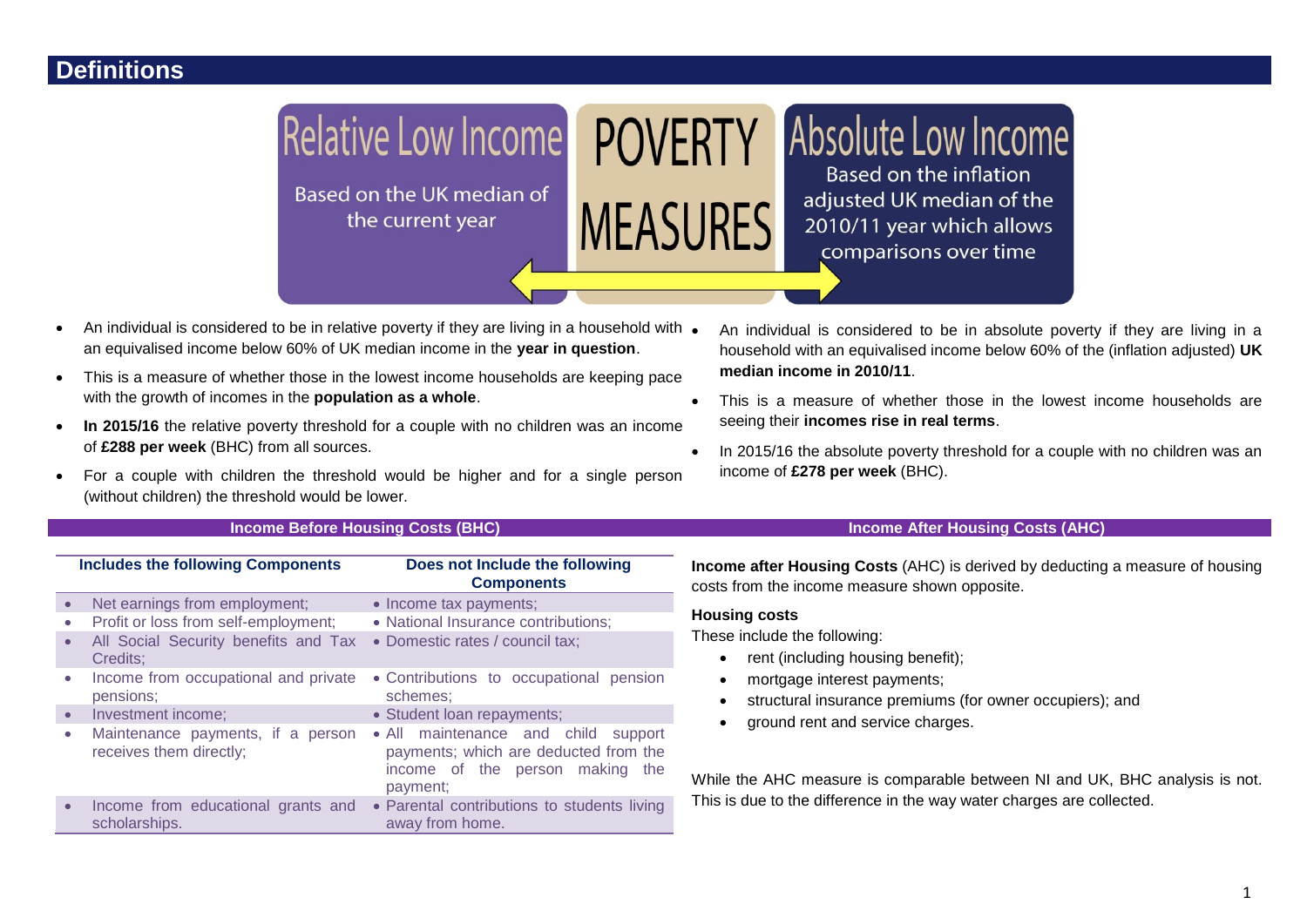## **Low Income Indicators**

#### **Relative Low-Income levels for Population Groups, 2005/06 to 2015/16, NI Relative Low Income**



The following absolute poverty figures presented below are BHC in **2015/16**

- **15%** of **individuals** were in absolute poverty, representing approximately **280,000 individuals**. This estimate is five percentage point lower than in 2014/15. **This is statistically significant.**
- **18%** of **children** were in absolute poverty, representing approximately **78,000 children**. This estimate is five percentage points lower than in 2014/15. **This is statistically significant.**
- **14%** of **working-age adults** were in absolute poverty, representing approximately **157,000 working-age adults**. This estimate is five percentage points lower than in 2014/15. **This is statistically significant.**
- **15%** of **pensioners** were in absolute poverty, representing approximately **46,000 pensioners**. This estimate is three percentage points lower than in 2014/15.
- For all four population sub groups the percentages in absolute poverty (BHC) are at their lowest levels over the time series.

 The figures relevant to all the charts in this bulletin are estimates based on a sample survey (Family Resource Survey) and are therefore subject to sampling error. Sampling error is the error caused by observing a sample instead of the whole population. Therefore, **caution should be exercised in the interpretation of year-on-year fluctuations**. Identification of trends should be based on data for several years.

The following relative poverty figures presented below are **Before Housing Costs** (BHC) in **2015/16**

- **17%** of **individuals** were in poverty, approximately **318,000 individuals**. This compares to 22% in 2014/15. **This is statistically significant.**
- **21%** of **children** were in poverty, approximately **93,000 children**. This compares to 25% in 2014/15.
- **16%** of **working-age adults** were in poverty, approximately **173,000 workingage adults** compared to 21% in 2014/15. **This is statistically significant.**
- **17%** of **pensioners** were in poverty, approximately **52,000 pensioners**. This compares to 20% in 2014/15.

**Absolute Low Income Absolute Low-Income levels for Population Groups, 2005/06 to 2015/16, NI**